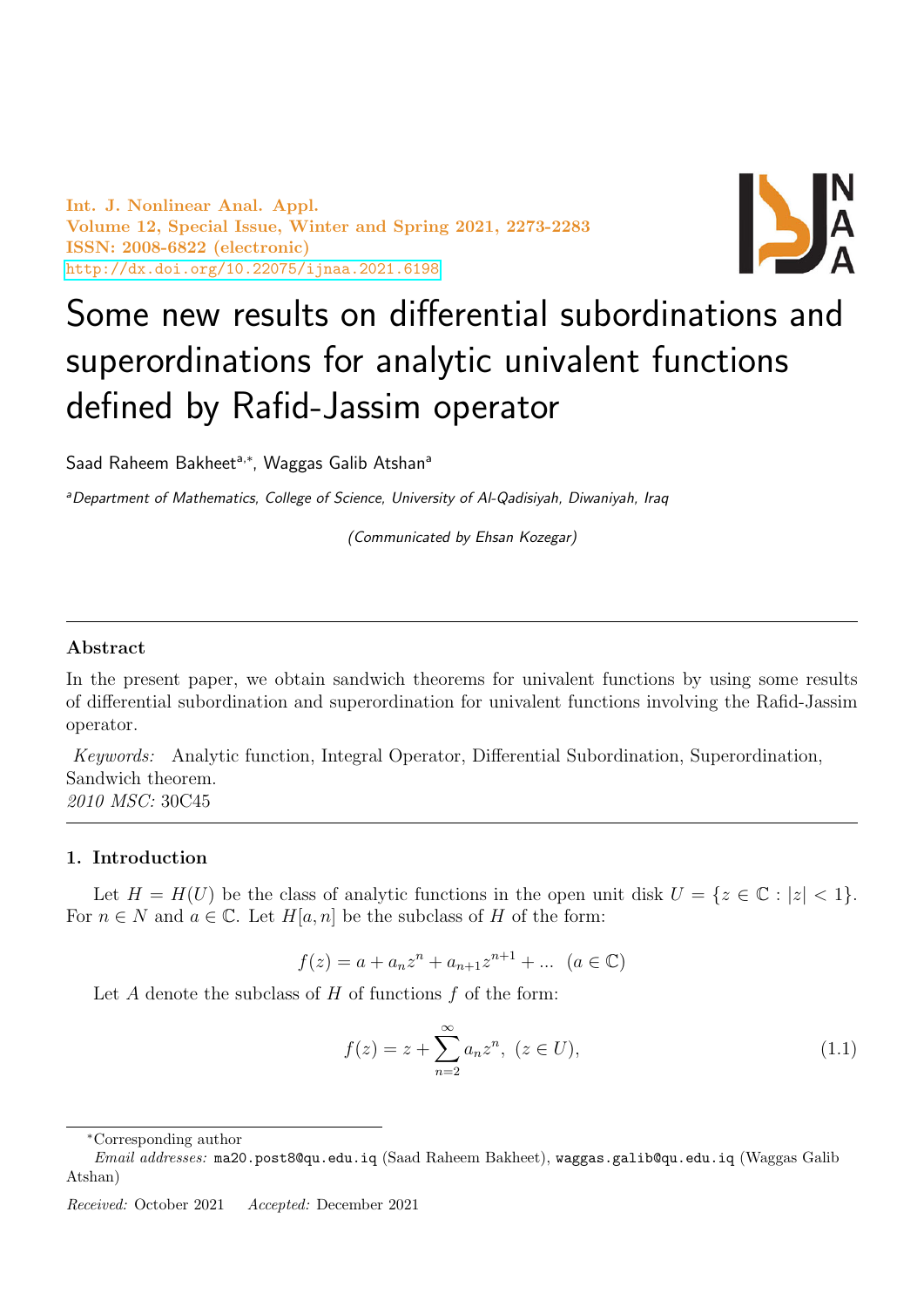which are analytic in the open unit disk  $U = \{z \in \mathbb{C} : |z| < 1\}$ . Let f and g are analytic functions in H, f is said to be subordinate to g, or g is said to be superordinate to f in U and write  $f \prec g$ , if there exists a Schwarz function K in U, which with  $K(0) = 0$ , and  $|K(z)| < 1$ ,  $(z \in U)$  where  $f(z) = g(K(z))$ . In such a case we write  $f \prec g$  or  $f(z) \prec g(z)$   $(z \in U)$ . If g is univalent in U, then  $f \prec g$  if and only if  $f(0) = g(0)$  and  $f(U) \subset g(U)$  [\[14,](#page-10-0) [15\]](#page-10-1).

**Definition** 1.1. [\[14\]](#page-10-0) Let  $\emptyset : \mathbb{C}^3 \times U \to \mathbb{C}$  and  $h(z)$  be univalent in U. If  $p(z)$  is analytic in U and satisfies the second-order differential subordination:

<span id="page-1-0"></span>
$$
\emptyset(p(z), z p'(z), z^2 p''(z); z) \prec h(z),\tag{1.2}
$$

then  $p(z)$  is called a solution of the differential subordination [\(1.2\)](#page-1-0), and the univalent function  $q(z)$ is called a dominant of the solution of the differential subordination [\(1.2\)](#page-1-0), or more simply dominant if  $p(z) \prec q(z)$  for all  $p(z)$  satisfying [\(1.2\)](#page-1-0). A univalent dominant  $\tilde{q}(z)$  that satisfies  $\tilde{q}(z) \prec q(z)$  for all dominant  $q(z)$  of  $(1.2)$  is said to be the best dominant is unique up to a relation of U.

**Definition** 1.2. [\[14\]](#page-10-0) Let  $p, h \in A$  and  $\emptyset(r, s, t; z): \mathbb{C}^3 \times U \to \mathbb{C}$ . If  $p$  and  $\emptyset(p(z), zp'(z), z^2p''(z); z)$ are univalent function in U and if p satisfies

<span id="page-1-1"></span>
$$
h(z) \prec \emptyset(p(z), z p'(z), z^2 p''(z); z), \tag{1.3}
$$

then p is called a solution of the differential superordination [\(1.3\)](#page-1-1). An analytic function  $q(z)$ which is called a subordinat of the solutions of the differential superordination [\(1.3\)](#page-1-1), or more simply a subordinant if  $p \prec q$  for all the functions p satisfying [\(1.3\)](#page-1-1). A univalent subordinant  $\tilde{q}$  that satisfies  $q \prec \tilde{q}$  for all the subordinats q of [\(1.3\)](#page-1-1) is said to be the best subordinat.

Several authors [\[1,](#page-10-2) [2,](#page-10-3) [9,](#page-10-4) [14,](#page-10-0) [16\]](#page-10-5) obtained sufficient conditions on the functions h, p and  $\emptyset$  for which the following implication holds

$$
h(z) \prec \emptyset(p(z), z p'(z), z^2 p''(z); z),
$$

then

$$
q(z) \prec p(z) \tag{1.4}
$$

Using the results (see [\[3,](#page-10-6) [4,](#page-10-7) [5,](#page-10-8) [6,](#page-10-9) [10,](#page-10-10) [11,](#page-10-11) [15\]](#page-10-1)) to obtain sufficient conditions for normalized analytic functions to satisfy:

$$
q_1(z) \prec \frac{zf'(z)}{f(z)} \prec q_2(z)
$$

where  $q_1$  and  $q_2$  are given univalent functions in U and  $q_1(0) = q_2(0) = 1$ . Also, several authors  $(\text{see} [1, 3, 5, 6, 7, 8])$  $(\text{see} [1, 3, 5, 6, 7, 8])$  $(\text{see} [1, 3, 5, 6, 7, 8])$  $(\text{see} [1, 3, 5, 6, 7, 8])$  $(\text{see} [1, 3, 5, 6, 7, 8])$  $(\text{see} [1, 3, 5, 6, 7, 8])$  $(\text{see} [1, 3, 5, 6, 7, 8])$  $(\text{see} [1, 3, 5, 6, 7, 8])$  derived some differential subordination and superordination results with some sandwich theorems.

For  $f \in A$ , Buti and Jassim [\[13\]](#page-10-14) defined the following generalized integral operator:

$$
p_{\lambda,\alpha,\theta,k}^{\mu,\beta,\ell}f(z) = \frac{\theta k(\lambda-\beta+2)^{\mu-\alpha+1}}{\ell^{\mu-\alpha+1}\Gamma(\mu-\alpha+1)} \int_0^1 (\log\frac{1}{\tau^{\ell}})^{\mu-\alpha} f(\frac{z\tau}{\theta k}) d_\tau,
$$
\n(1.5)

where

$$
\lambda - \alpha < 1, \ell > 0, \tau > 0, \theta > 0, k > 0
$$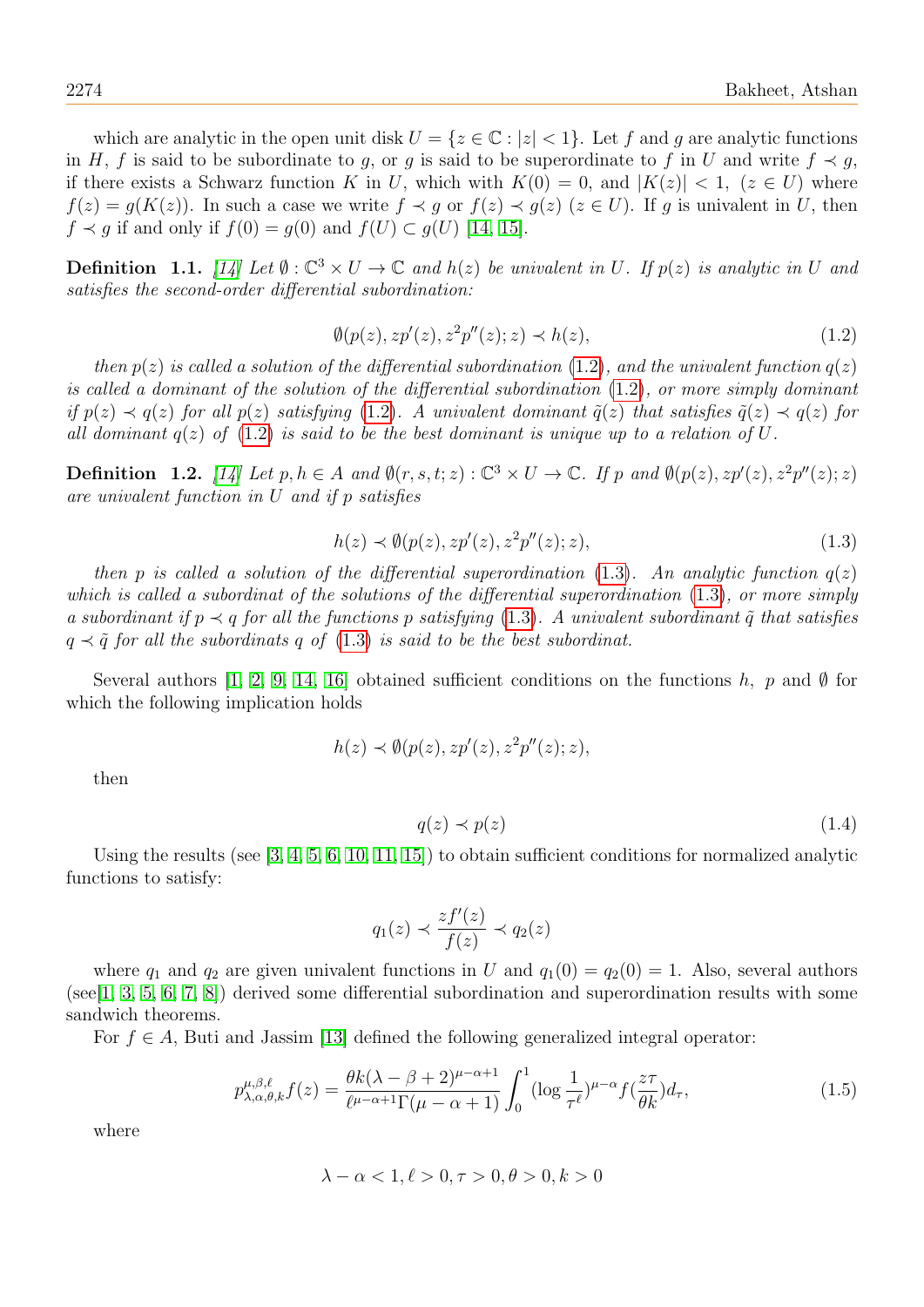For  $f(z) \in A$  given by [\(1.1\)](#page-0-0), we have

<span id="page-2-0"></span>
$$
p_{\lambda,\alpha,\theta,k}^{\mu,\beta,\ell}f(z) = z + \sum_{n=2}^{\infty} \left[ \frac{\lambda - \beta + 2}{\lambda - \beta + n + 1} \right]^{\mu - \alpha + 1} a_n z^n \tag{1.6}
$$

From [\(1.6\)](#page-2-0), we note that

<span id="page-2-2"></span>
$$
z\left(p_{\lambda,\alpha,\theta,k}^{\mu,\beta,\ell}f(z)\right)' = (\mu - \beta + 2)p_{\lambda,\alpha-1,\theta,k}^{\mu,\beta,\ell}f(z) - (\lambda - \beta + 1)p_{\lambda,\alpha,\theta,k}^{\mu,\beta,\ell}f(z). \tag{1.7}
$$

The main object of the present investigation is to find sufficient conditions for certan normalized analytic function  $f$  to satisfy:

$$
q_1(z) \prec \left[\frac{p_{\lambda,\alpha,\theta,k}^{\mu,\beta,\ell}f(z)}{z}\right]^{\Upsilon} \prec q_2(z).
$$

and

$$
q_1(z) \prec \left[ \frac{p_{\lambda,\alpha-1,\theta,k}^{\mu,\beta,\ell} f(z)}{p_{\lambda,\alpha,\theta,k}^{\mu,\beta,\ell} f(z)} \right]^\Upsilon \prec q_2(z).
$$

where  $q_1$  and  $q_2$  are given univalent functions in U with  $q_1(0) = q_2(0) = 1$ . In this paper, we derive some sandwich theorems, involving the operator  $p_{\lambda,\alpha,\theta,k}^{\mu,\beta,\ell} f(z)$ .

## 2. Preliminaries

We need the following definitions and lemmas to prove our results.

**Definition 2.1.** [\[14\]](#page-10-0) Denote by Q the set of all functions q that are analytic and injective on  $\overline{U} |E(q)$ , where  $\overline{U} = U \cup \{z \in \partial U\}$ , and

$$
E(q) = \{ \varepsilon \in \partial U : \lim_{z \to \varepsilon} q(z) = \infty \}
$$

and are such that  $q'(\varepsilon) \neq 0$  for  $\varepsilon \in \partial U | E(q)$ . Further, let the subclass of Q for which  $q(0) = a$  be denoted by  $Q(a)$ , and  $Q(0) = Q_0, Q(1) = Q_1 = \{q \in Q : q(0) = 1\}.$ 

<span id="page-2-3"></span>**Lemma 2.2.** [\[15\]](#page-10-1) Let q be a convex univalent function in U and let  $\alpha \in \mathbb{C}$ ,  $\beta \in \mathbb{C}|\{0\}$  with

$$
Re\left\{1+\frac{zq''(z)}{q'(z)}\right\} > \max\{0, -Re(\frac{\alpha}{\beta})\}.
$$

If p is analytic in U and

<span id="page-2-1"></span>
$$
\alpha p(z) + \beta z p'(z) \prec \alpha q(z) + \beta z q'(z),\tag{2.1}
$$

then  $p \prec q$  and q is the best dominant of [\(2.1\)](#page-2-1).

<span id="page-2-4"></span>**Lemma 2.3.** [\[4\]](#page-10-7) Let q be univalent in the unit disk U and let  $\theta$  and  $\phi$  be analytic in a domain D containing  $q(U)$  with  $\phi(w) \neq 0$ , when  $w \in q(U)$ . Set  $Q(z) = zq'(z)\phi(q(z))$  and  $h(z) = \theta(q(z)) + Q(z)$ . Suppose that

•  $Q(z)$  is starlike univalent in U,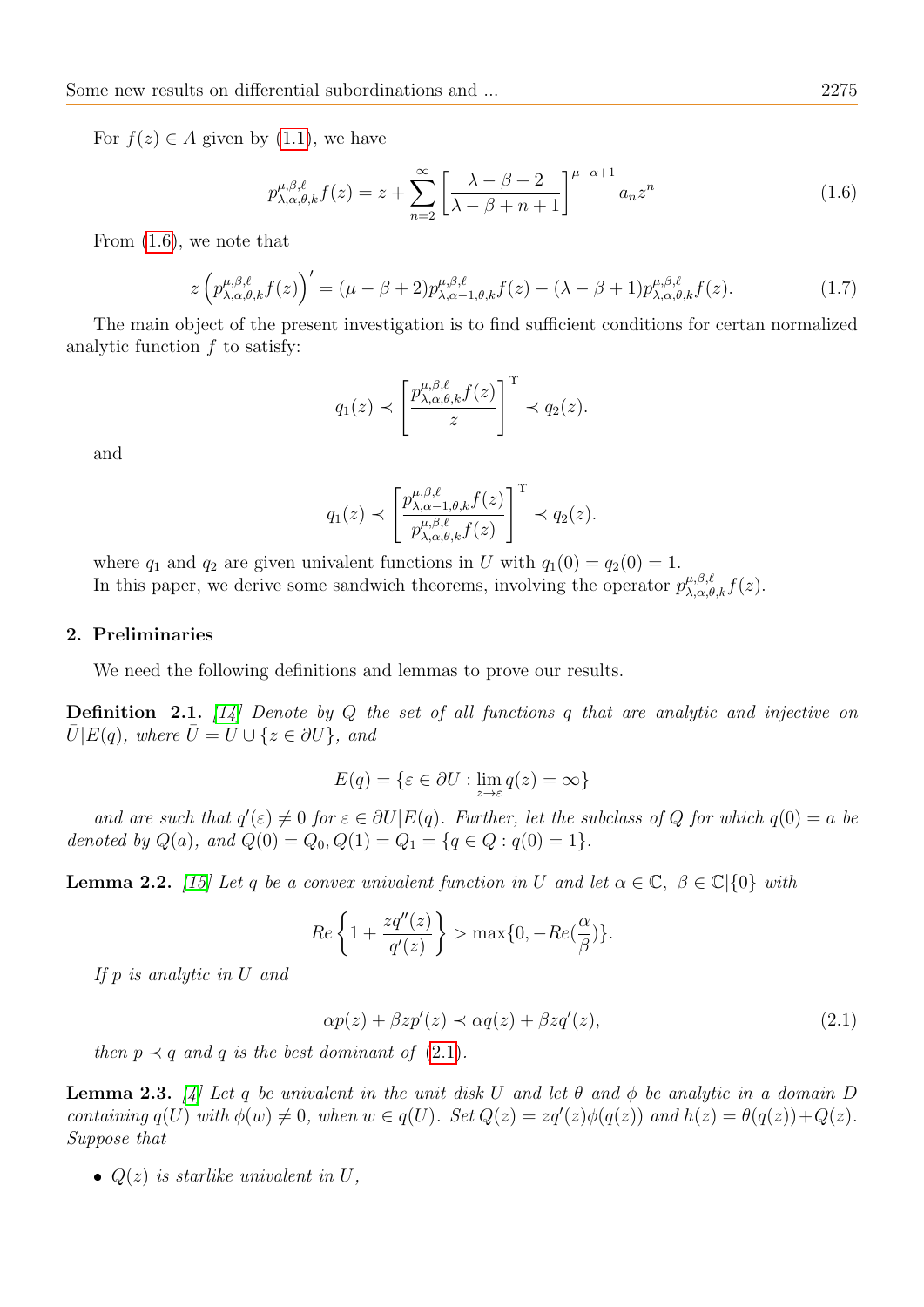•  $Re \left\{ \frac{zh'(z)}{O(z)} \right\}$  $\left\{\frac{ch'(z)}{Q(z)}\right\} > 0$  for  $z \in U$ .

If p is analytic in U, with  $p(0) = q(0)$ ,  $p(U) \subseteq D$  and

<span id="page-3-0"></span>
$$
\theta(p(z)) + zp'(z)\phi(p(z)) \prec \theta(q(z)) + zq'(z)\phi(q(z)),\tag{2.2}
$$

then  $p \prec q$  and q is the best dominant of [\(2.2\)](#page-3-0).

<span id="page-3-6"></span>**Lemma 2.4.** [\[15\]](#page-10-1) Let q be a convex univalent in U and let  $\beta \in \mathbb{C}$ , that  $Re(\beta) > 0$ . If  $p \in H[q(0), 1] \cap$ Q and  $p(z) + \beta z p'(z)$  is univalent in U, then

<span id="page-3-1"></span>
$$
q(z) + \beta z q'(z) \prec p(z) + \beta z p'(z), \qquad (2.3)
$$

which implies that  $q \prec p$  and q is the best subordinant of [\(2.3\)](#page-3-1).

<span id="page-3-7"></span>**Lemma 2.5.** [\[12\]](#page-10-15) Let q be univalent in the unit disk U and let  $\theta$  and  $\phi$  be analytic in a domain D containing  $q(U)$ . Suppose that

- $\{ \frac{\theta'(q(z))}{\phi(q(z))} \} > 0$  for  $z \in U$ ,
- $Q(z) = zq'(z)\phi(q(z))$  is starlike univalent in U.

If  $p \in H[q(0),1] \cap Q$ , with  $p(U) \subset D$ ,  $\theta(p(z)) + zp'(z)\phi(p(z))$  is univalent in U and

<span id="page-3-2"></span>
$$
\theta(q(z)) + zq'(z)\phi(q(z)) \prec \theta(p(z)) + zp'(z)\phi(p(z)),\tag{2.4}
$$

then  $q \prec p$  and q is the best subordinant of [\(2.4\)](#page-3-2).

## 3. Differential Subordination Results

Here, we introduce some differential subordination results by using the Rafid-Jassim operator.

<span id="page-3-5"></span>**Theorem 3.1.** Let q be convex univalent function in U with  $q(0) = 1$ ,  $0 \neq \varepsilon \in \mathbb{C}, \gamma > 0$  and suppose that q satisfies:

<span id="page-3-8"></span>
$$
Re\left\{1 - \frac{zq''(z)}{q'(z)}\right\} > \max\{0, -Re(\frac{\gamma}{\varepsilon})\}.
$$
\n(3.1)

If  $f \in A$  satisfies the subordination

<span id="page-3-3"></span>
$$
(\lambda - \beta + 2) \left[ \frac{p_{\lambda,\alpha,\theta,K}^{\mu,\beta,\ell} f(z)}{z} \right]^\gamma \left( \frac{p_{\lambda,\alpha-1,\theta,K}^{\mu,\beta,\ell} f(z)}{p_{\lambda,\alpha,\theta,K}^{\mu,\beta,\ell} f(z)} - 1 \right) + \left[ \frac{p_{\lambda,\alpha,\theta,K}^{\mu,\beta,\ell} f(z)}{z} \right]^\gamma \prec q(z) + \frac{\varepsilon}{\gamma} z q'(z) \tag{3.2}
$$

then

<span id="page-3-4"></span>
$$
\left[\frac{p_{\lambda,\alpha,\theta,K}^{\mu,\beta,\ell}f(z)}{z}\right]^\gamma \prec q(z),\tag{3.3}
$$

and q is the best dominant of [\(3.2\)](#page-3-3).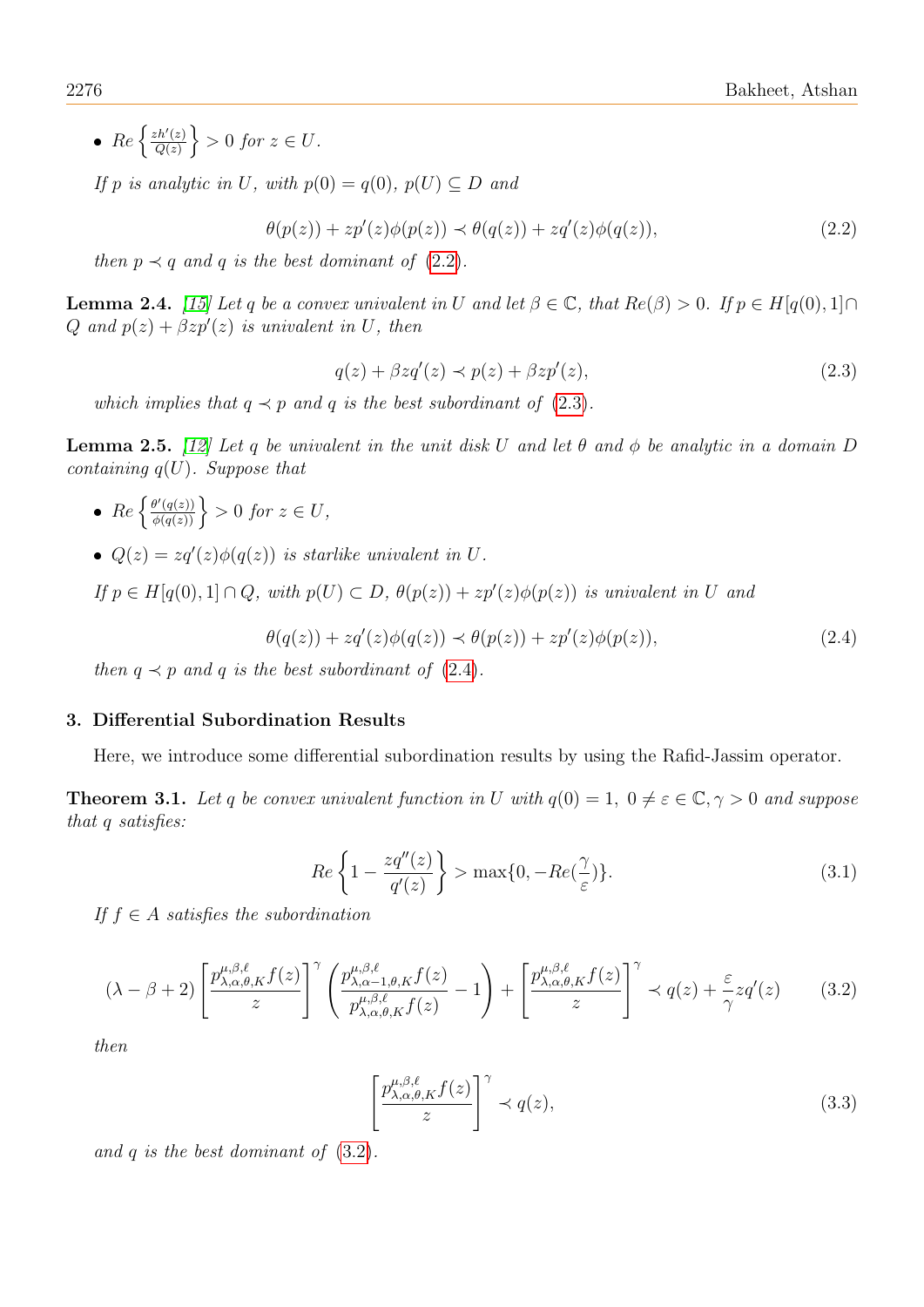**Proof** . Define the function  $p$  by

<span id="page-4-0"></span>
$$
p(z) = \left[\frac{p_{\lambda,\alpha,\theta,K}^{\mu,\beta,\ell} f(z)}{z}\right]^\gamma, \tag{3.4}
$$

then the function  $p(z)$  is analytic in U and  $p(0) = 1$ , therefore, differentiating [\(3.4\)](#page-4-0) with respect to  $z$  and using the identity  $(1.7)$  in the resulting equation, we obtain

$$
\frac{zp'(z)}{p(z)} = \gamma \left[ \frac{z \left( p_{\lambda,\alpha,\theta,K}^{\mu,\beta,\ell} f(z) \right)'}{p_{\lambda,\alpha,\theta,K}^{\mu,\beta,\ell} f(z)} - 1 \right].
$$
\n(3.5)

Hence

$$
\frac{zp'(z)}{p(z)} = \gamma \left[ (\lambda - \beta + 2) \left( \frac{p_{\lambda,\alpha-1,\theta,K}^{\mu,\beta,\ell} f(z)}{p_{\lambda,\alpha,\theta,K}^{\mu,\beta,\ell} f(z)} - 1 \right) \right].
$$

Therefore,

$$
\frac{zp'(z)}{\gamma} = \left[\frac{p_{\lambda,\alpha,\theta,K}^{\mu,\beta,\ell}f(z)}{z}\right]^{\gamma} \left[ (\lambda-\beta+2) \left( \frac{p_{\lambda,\alpha-1,\theta,K}^{\mu,\beta,\ell}f(z)}{p_{\lambda,\alpha,\theta,K}^{\mu,\beta,\ell}f(z)} - 1 \right) \right].
$$

The subordination [\(3.2\)](#page-3-3) from the hypothesis becomes

$$
p(z) + \frac{\varepsilon}{\gamma} z p'(z) \prec q(z) + \frac{\varepsilon}{\gamma} z q'(z).
$$

An application of lemma [2.2](#page-2-3) with  $\beta = \frac{\varepsilon}{2}$  $\frac{\varepsilon}{\gamma}$  and  $\alpha = 1$ , we obtain [\(3.3\)](#page-3-4).  $\Box$ Putting  $q(z) = \left(\frac{1+z}{1-z}\right)$  $\frac{1+z}{1-z}$  in Theorem [3.1,](#page-3-5) we obtain the following corollary:

Corollary 3.2. Let  $0 \neq \varepsilon \in \mathbb{C}, \gamma > 0$  and

$$
Re\left\{1+\frac{2z}{1-z}\right\} > \max\{0, -Re(\frac{\gamma}{\varepsilon})\}.
$$

If  $f \in A$  satisfies the subordination

$$
(\lambda-\beta+2)\left[\frac{p^{\mu,\beta,\ell}_{\lambda,\alpha,\theta,K}f(z)}{z}\right]^\gamma \left(\frac{p^{\mu,\beta,\ell}_{\lambda,\alpha-1,\theta,K}f(z)}{p^{\mu,\beta,\ell}_{\lambda,\alpha,\theta,K}f(z)}-1\right)+\left[\frac{p^{\mu,\beta,\ell}_{\lambda,\alpha,\theta,K}f(z)}{z}\right]^\gamma\prec \left(\frac{1-z^2+2\frac{\varepsilon}{\gamma}z}{(1-z)^2}\right),
$$

then

$$
\left[\frac{p^{\mu,\beta,\ell}_{\lambda,\alpha,\theta,K}f(z)}{z}\right]^\gamma \prec \left(\frac{1+z}{1-z}\right)
$$

<span id="page-4-1"></span>and  $q(z) = \left(\frac{1+z}{1-z}\right)$  $\frac{1+z}{1-z}$ ) is the best dominant.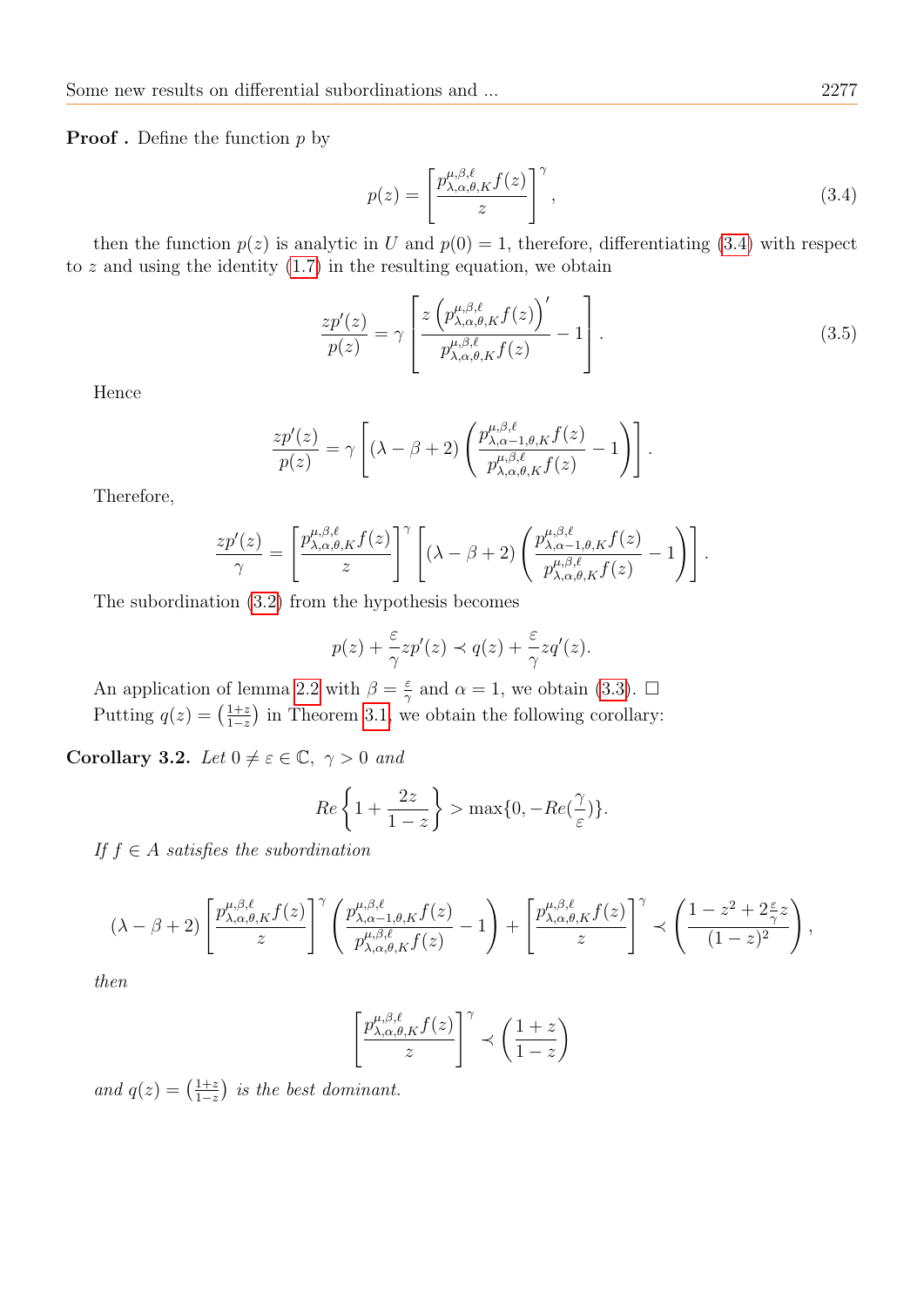**Theorem 3.3.** Let q be convex univalent function in U with  $q(0) = 1$ ,  $q'(z) \neq 0$  ( $z \in U$ ) and assume that q satisfies

<span id="page-5-3"></span>
$$
Re\left\{1+\frac{m}{\varepsilon}(q(z))^m+\frac{m-1}{\varepsilon}(q(z))^{m-1}-z\frac{q'(z)}{q(z)}+z\frac{q''(z)}{q'(z)}\right\}>0,
$$
\n(3.6)

where  $m \in \mathbb{C}, \varepsilon \in \mathbb{C} \setminus \{0\}$  and  $z \in U$ . Suppose that  $z \frac{q'(z)}{q(z)}$  $\frac{q(z)}{q(z)}$  is starlike univalent in U. If  $f \in A$ satisfies

<span id="page-5-0"></span>
$$
\Psi(\gamma,\mu,\beta,\ell,\lambda,\theta,k,m;z) \prec (1+q(z))q(z)^{m-1} + \varepsilon z \frac{q'(z)}{q(z)},
$$
\n(3.7)

where,

$$
\Psi(\gamma,\mu,\beta,\ell,\lambda,\theta,k,m,\varepsilon;z) = \left[\frac{p_{\lambda,\alpha-1,\theta,K}^{\mu,\beta,\ell}f(z)}{p_{\lambda,\alpha,\theta,K}^{\mu,\beta,\ell}f(z)}\right]^{\gamma m} + \left[\frac{p_{\lambda,\alpha-1,\theta,K}^{\mu,\beta,\ell}f(z)}{p_{\lambda,\alpha,\theta,K}^{\mu,\beta,\ell}f(z)}\right]^{\gamma(m-1)} + \varepsilon\gamma(\lambda-\beta+2)\left(\frac{p_{\lambda,\alpha-2,\theta,K}^{\mu,\beta,\ell}f(z)}{p_{\lambda,\alpha-1,\theta,K}^{\mu,\beta,\ell}f(z)} - \frac{p_{\lambda,\alpha-1,\theta,K}^{\mu,\beta,\ell}f(z)}{p_{\lambda,\alpha,\theta,K}^{\mu,\beta,\ell}f(z)}\right),\tag{3.8}
$$

then

<span id="page-5-2"></span>
$$
\left[\frac{p_{\lambda,\alpha-1,\theta,K}^{\mu,\beta,\ell}f(z)}{p_{\lambda,\alpha,\theta,K}^{\mu,\beta,\ell}f(z)}\right]^\gamma \prec q(z)
$$
\n(3.9)

and q is the best dominant of  $(3.7)$ .

**Proof**. Define the function  $p$  by

<span id="page-5-1"></span>
$$
p(z) = \left[\frac{p_{\lambda,\alpha-1,\theta,K}^{\mu,\beta,\ell} f(z)}{p_{\lambda,\alpha,\theta,K}^{\mu,\beta,\ell} f(z)}\right]^\gamma.
$$
\n(3.10)

Then the function  $p(z)$  is analytic in U and  $p(0) = 1$  differentiating [\(3.10\)](#page-5-1) with respect to z and using the identity [\(1.7\)](#page-2-2), we get,

$$
\frac{zp'(z)}{p(z)} = \gamma \left[ (\mu - \beta + 2) \left( \frac{p_{\lambda,\alpha-2,\theta,K}^{\mu,\beta,\ell} f(z)}{p_{\lambda,\alpha-1,\theta,K}^{\mu,\beta,\ell} f(z)} - \frac{p_{\lambda,\alpha-1,\theta,K}^{\mu,\beta,\ell} f(z)}{p_{\lambda,\alpha,\theta,K}^{\mu,\beta,\ell} f(z)} \right) \right].
$$

By setting

 $\theta(w) = (1+w)w^{m-1}$  and  $\phi(w) = \frac{\varepsilon}{w}$ ,  $w \neq 0$ , we see that  $\theta(w)$  and  $\phi(w)$  are analytic in  $\mathbb{C}|\{0\}$  and that  $\phi(w) \neq 0$ ,  $w \in \mathbb{C}|\{0\}$ . Also, we get

$$
Q(z) = zq'(z)\phi(q(z)) = \varepsilon z \frac{q'(z)}{q(z)}
$$

and

$$
h(z) = \theta(q(z)) + Q(z) = (1 + q(z))q(z)^{m-1} + \varepsilon z \frac{q'(z)}{q(z)}
$$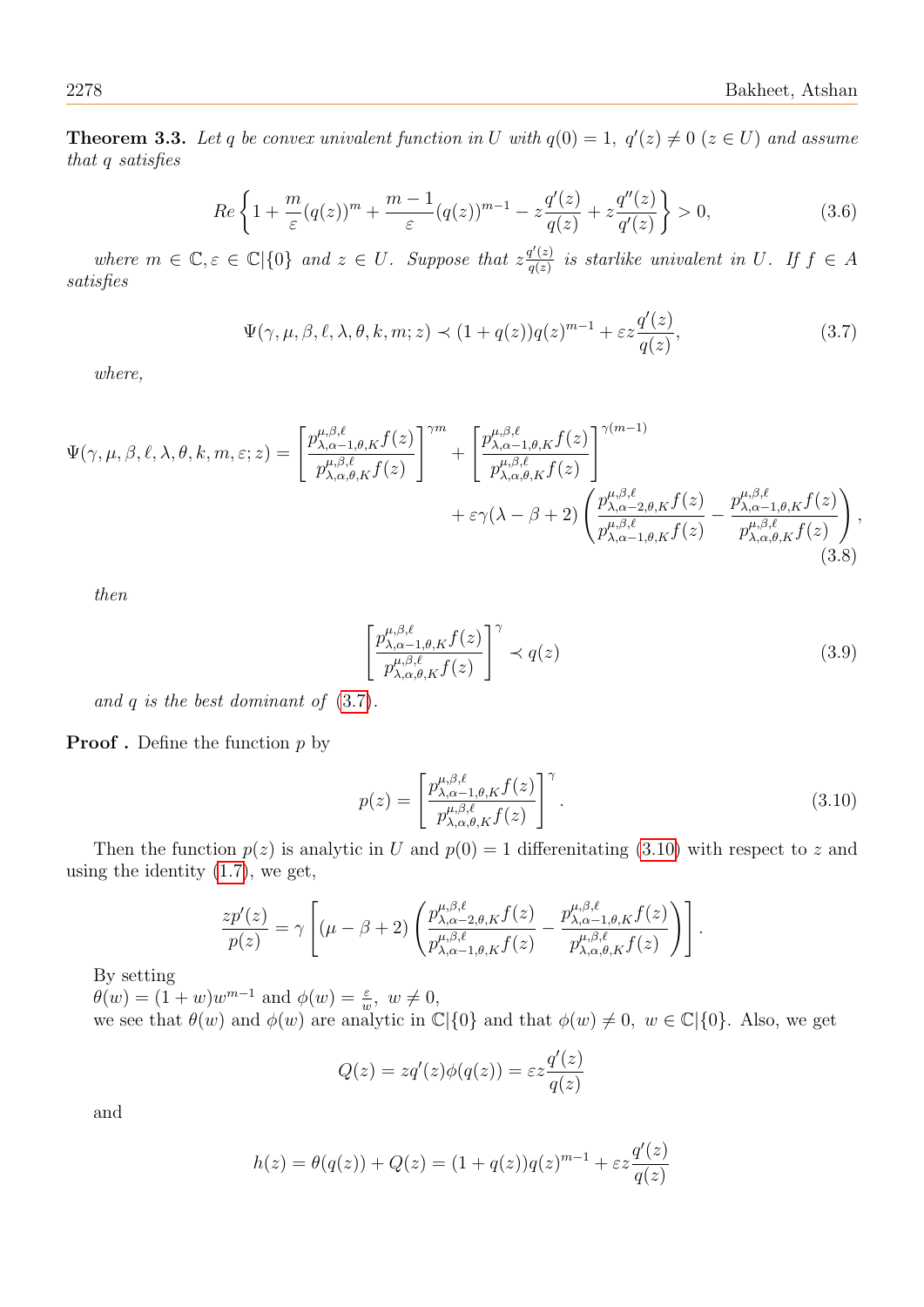It is clear that  $Q(z)$  is starlike univalent in U,

$$
Re\left\{\frac{zh'(z)}{Q(z)}\right\} = Re\left\{1 + \frac{m}{\varepsilon}(q(z))^m + \frac{m-1}{\varepsilon}(q(z))^{m-1} - z\frac{q'(z)}{q(z)} + z\frac{q''(z)}{q'(z)}\right\} > 0.
$$

By a straightforward computation, we obtain

<span id="page-6-0"></span>
$$
\Psi(\gamma,\mu,\beta,\ell,\lambda,\theta,k,m,\varepsilon;z) = (1+p(z))(p(z))^{m-1} + \varepsilon z \frac{p'(z)}{p(z)},
$$
\n(3.11)

where  $\Psi(\gamma,\mu,\beta,\ell,\lambda,\theta,k,m,\varepsilon;z)$  is given by [\(3.8\)](#page-5-2). From  $(3.7)$  and  $(3.11)$ , we have

$$
(1+p(z))(p(z))^{m-1} + \varepsilon z \frac{p'(z)}{p(z)} \prec (1+q(z))(q(z))^{m-1} + \varepsilon z \frac{q'(z)}{q(z)}.
$$
\n(3.12)

Therefore, by Lemma [2.3,](#page-2-4) we get  $p(z) \prec q(z)$ . By using [\(3.10\)](#page-5-1), we obtain the result.  $\Box$ Putting  $q(z) = \left(\frac{1+Az}{1+Bz}\right)$ ,  $(-1 \leq B < A \leq 1)$  in Theorem [3.3,](#page-4-1) we obtain the following corollary:

Corollary 3.4. Let  $-1 \leq B < A \leq 1$  and

$$
Re\left\{\frac{m}{\varepsilon}\left(\frac{1+Az}{1+Bz}\right)^m + \frac{m-1}{\varepsilon}\left(\frac{1+Az}{1+Bz}\right)^{m-1} + \frac{1+Bz(4+3Az)}{(1+Bz)(1+Az)}\right\} > 0
$$

where  $\varepsilon \in \mathbb{C}[\{0\}$  and  $z \in U$ , if  $f \in A$  satisfies

$$
\Psi(\gamma,\mu,\beta,\ell,\lambda,\theta,k,m,\varepsilon;z) \prec \left[1+\left(\frac{1+Az}{1+Bz}\right)\right] \left(\frac{1+Az}{1+Bz}\right)^{m-1} + \varepsilon z \frac{A-B}{(1+Az)(1+Bz)},
$$

where is given  $\Psi(\gamma,\mu,\beta,\ell,\lambda,\theta,k,m,\varepsilon;z)$  by [\(3.8\)](#page-5-2), then

$$
\left[\frac{p^{\mu,\beta,\ell}_{\lambda,\alpha-1,\theta,K}f(z)}{p^{\mu,\beta,\ell}_{\lambda,\alpha,\theta,K}f(z)}\right]^\gamma\prec\left(\frac{1+A z}{1+Bz}\right)
$$

and  $q(z) = \left(\frac{1+Az}{1+Bz}\right)$  is the best dominant.

## 4. Differential Superordination Results

<span id="page-6-1"></span>**Theorem 4.1.** Let q be convex univalent function in U with  $q(0) = 1$ ,  $\gamma > 0$  and  $Re\{\epsilon\} > 0$ . Let  $f \in A$  satisfies

$$
\left[\frac{p_{\lambda,\alpha,\theta,K}^{\mu,\beta,\ell}f(z)}{z}\right]^\gamma \in H[q(0),1] \cap Q
$$

and

$$
(\lambda - \beta + 2) \left[ \frac{p_{\lambda,\alpha,\theta,K}^{\mu,\beta,\ell} f(z)}{z} \right]^\gamma \left( \frac{p_{\lambda,\alpha-1,\theta,K}^{\mu,\beta,\ell} f(z)}{p_{\lambda,\alpha,\theta,K}^{\mu,\beta,\ell} f(z)} - 1 \right) + \left[ \frac{p_{\lambda,\alpha,\theta,K}^{\mu,\beta,\ell} f(z)}{z} \right]^\gamma
$$

be univalent in U. If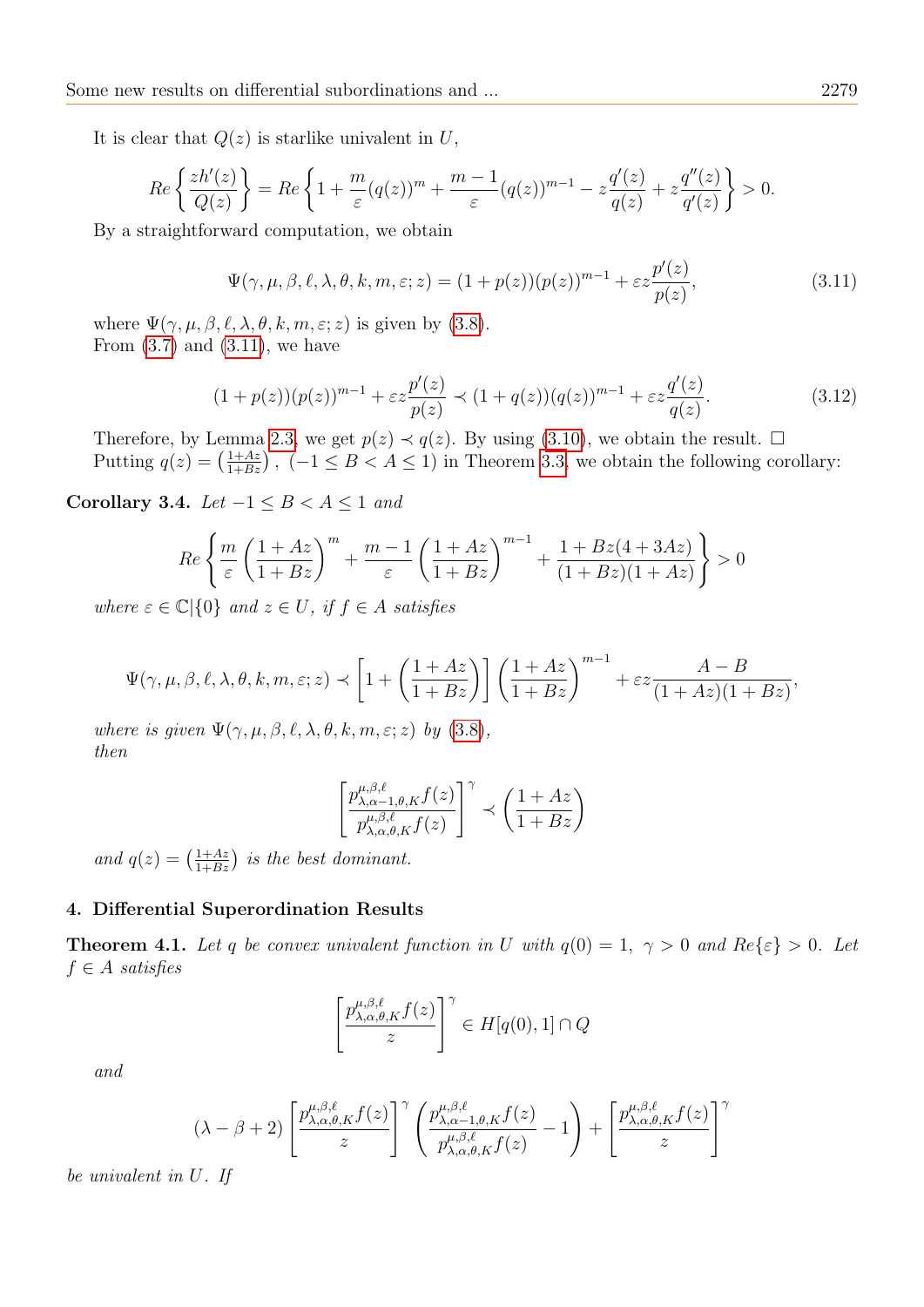<span id="page-7-0"></span>
$$
q(z) + \frac{\varepsilon}{\gamma} z q'(z) \prec (\lambda - \beta + 2) \left[ \frac{p_{\lambda,\alpha,\theta,K}^{\mu,\beta,\ell} f(z)}{z} \right]^\gamma \left( \frac{p_{\lambda,\alpha-1,\theta,K}^{\mu,\beta,\ell} f(z)}{p_{\lambda,\alpha,\theta,K}^{\mu,\beta,\ell} f(z)} - 1 \right) + \left[ \frac{p_{\lambda,\alpha,\theta,K}^{\mu,\beta,\ell} f(z)}{z} \right]^\gamma, \tag{4.1}
$$

then

$$
q(z) \prec \left[\frac{p_{\lambda,\alpha,\theta,K}^{\mu,\beta,\ell}f(z)}{z}\right]^\gamma \tag{4.2}
$$

and  $q$  is the best subordinant of  $(4.1)$ .

**Proof**. Define the function  $p$  by

<span id="page-7-1"></span>
$$
p(z) = \left[\frac{p_{\lambda,\alpha,\theta,K}^{\mu,\beta,\ell}f(z)}{z}\right]^\gamma.
$$
 (4.3)

Differentiating  $(4.3)$  with respect to z, we get

<span id="page-7-2"></span>
$$
\frac{zp'(z)}{p(z)} = \gamma \left[ \frac{z \left( p_{\lambda,\alpha,\theta,K}^{\mu,\beta,\ell} f(z) \right)'}{p_{\lambda,\alpha,\theta,K}^{\mu,\beta,\ell} f(z)} - 1 \right]. \tag{4.4}
$$

After some computations and using  $(1.7)$ , from  $(4.4)$ , we obtain

$$
(\lambda - \beta + 2) \left[ \frac{p_{\lambda,\alpha,\theta,K}^{\mu,\beta,\ell} f(z)}{z} \right]^\gamma \left( \frac{p_{\lambda,\alpha-1,\theta,K}^{\mu,\beta,\ell} f(z)}{p_{\lambda,\alpha,\theta,K}^{\mu,\beta,\ell} f(z)} - 1 \right) + \left[ \frac{p_{\lambda,\alpha,\theta,K}^{\mu,\beta,\ell} f(z)}{z} \right]^\gamma = p(z) + \frac{\varepsilon}{\gamma} z p'(z),
$$

and now, by using Lemma [2.4,](#page-3-6) we get the desired result.  $\Box$ Putting  $q(z) = \left(\frac{1+z}{1-z}\right)$  $\frac{1+z}{1-z}$  in Theorem [4.1,](#page-6-1) we obtain the following corollary:

Corollary 4.2. Let  $\gamma > 0$  and  $Re\{\varepsilon\} > 0$ . If  $f \in A$  satisfies

$$
\left[\frac{p_{\lambda,\alpha,\theta,K}^{\mu,\beta,\ell}f(z)}{z}\right]^\gamma \in H[q(0),1] \cap Q
$$

and

$$
(\lambda - \beta + 2) \left[ \frac{p_{\lambda,\alpha,\theta,K}^{\mu,\beta,\ell} f(z)}{z} \right]^\gamma \left( \frac{p_{\lambda,\alpha-1,\theta,K}^{\mu,\beta,\ell} f(z)}{p_{\lambda,\alpha,\theta,K}^{\mu,\beta,\ell} f(z)} - 1 \right) + \left[ \frac{p_{\lambda,\alpha,\theta,K}^{\mu,\beta,\ell} f(z)}{z} \right]^\gamma
$$

be univalent in U. If

$$
\left(\frac{1-z^2+2\frac{\varepsilon}{\gamma}z}{(1-z)^2}\right)\prec(\lambda-\beta+2)\left[\frac{P_{\lambda,\alpha,\theta,K}^{\mu,\beta,\ell}f(z)}{z}\right]^\gamma\left(\frac{P_{\lambda,\alpha-1,\theta,K}^{\mu,\beta,\ell}f(z)}{P_{\lambda,\alpha,\theta,K}^{\mu,\beta,\ell}f(z)}-1\right)+\left[\frac{P_{\lambda,\alpha,\theta,K}^{\mu,\beta,\ell}f(z)}{z}\right]^\gamma,
$$

then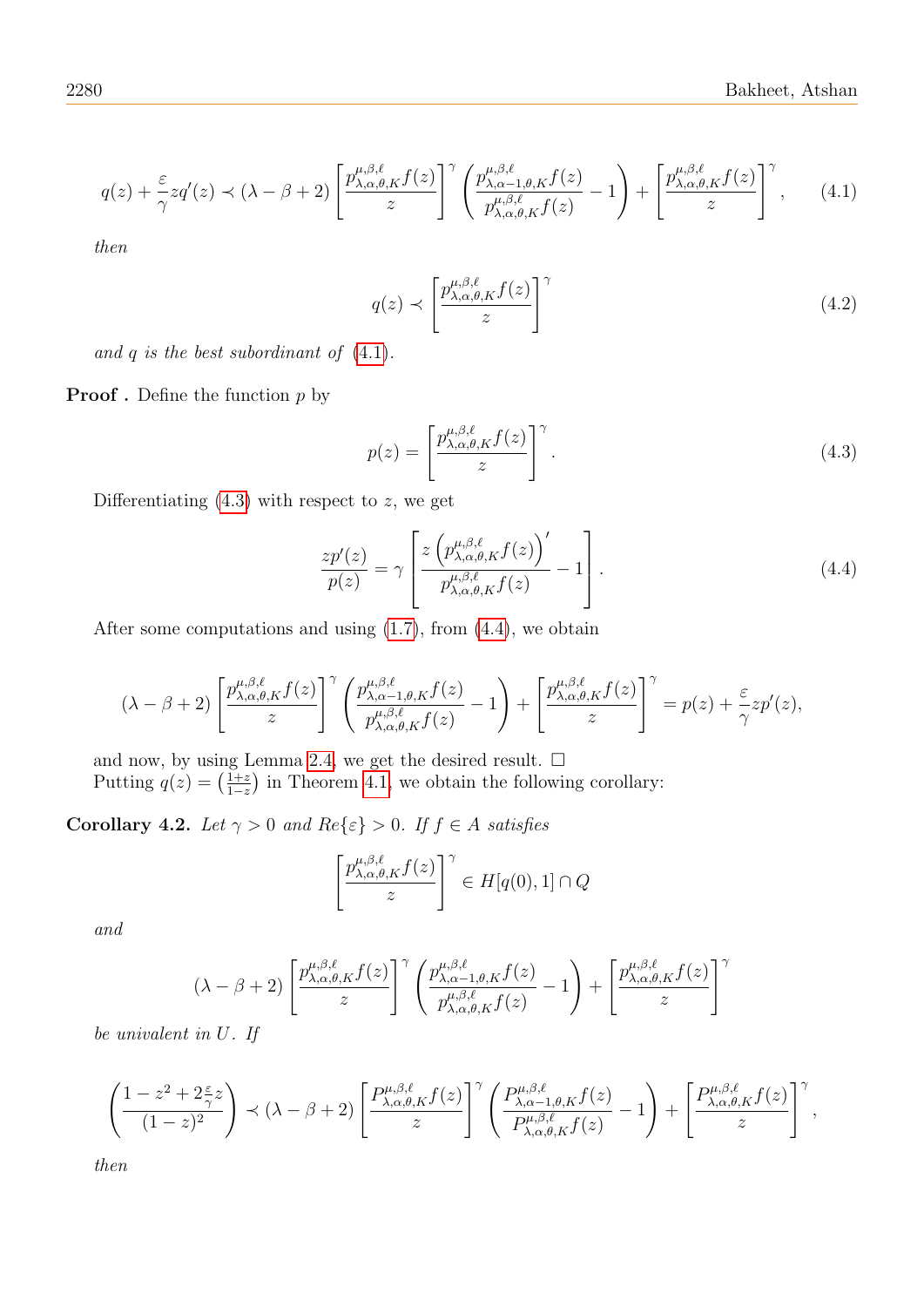$$
\left(\frac{1+z}{1-z}\right) \prec \left[\frac{p_{\lambda,\alpha,\theta,K}^{\mu,\beta,\ell}f(z)}{z}\right]^\gamma
$$

and  $q(z) = \left(\frac{1+z}{1-z}\right)$  $\frac{1+z}{1-z}$ ) is the best subordinant.

**Theorem 4.3.** Let q be convex univalent function in U with  $q(0) = 1$ ,  $q'(z) \neq 0$  and assume that q satisfies

<span id="page-8-2"></span>
$$
Re\left\{\frac{m}{\varepsilon}(q(z))^m q'(z) + \frac{m-1}{\varepsilon}(q(z))^{m-1} q'(z)\right\} > 0,
$$
\n(4.5)

where  $m \in \mathbb{C}, \ \varepsilon \in \mathbb{C} \setminus \{0\} \text{ and } z \in U.$ 

Suppose that  $z \frac{q'(z)}{q(z)}$  $\frac{q(z)}{q(z)}$  is starlike univalent in U. Let  $f \in A$  satisfies

$$
\left[\frac{p_{\lambda,\alpha-1,\theta,K}^{\mu,\beta,\ell}f(z)}{p_{\lambda,\alpha,\theta,K}^{\mu,\beta,\ell}f(z)}\right]^\gamma \in H[q(0),1] \cap Q,
$$

and  $\Psi(\gamma,\mu,\beta,\ell,\lambda,\theta,k,m,\varepsilon;z)$  is univalent in U, where is given  $\Psi(\gamma,\mu,\beta,\ell,\lambda,\theta,k,m,\varepsilon;z)$  by [\(3.8\)](#page-5-2).

If

<span id="page-8-0"></span>
$$
(1+q(z))(q(z))^{m-1} + \varepsilon z \frac{q'(z)}{q(z)} \prec \Psi(\gamma, \mu, \beta, \ell, \lambda, \theta, k, m, \varepsilon; z), \tag{4.6}
$$

then

$$
q(z) \sim \left[\frac{p_{\lambda,\alpha-1,\theta,K}^{\mu,\beta,\ell}f(z)}{p_{\lambda,\alpha,\theta,K}^{\mu,\beta,\ell}f(z)}\right]^{\gamma}
$$
\n(4.7)

and q is the best subordinant of  $(4.6)$ .

**Proof**. Define the function  $p$  by

<span id="page-8-1"></span>
$$
p(z) = \left[\frac{p_{\lambda,\alpha-1,\theta,K}^{\mu,\beta,\ell}f(z)}{p_{\lambda,\alpha,\theta,K}^{\mu,\beta,\ell}f(z)}\right]^\gamma.
$$
\n(4.8)

Differentiating  $(4.8)$  with respect to z, we get

$$
\frac{zp'(z)}{p(z)} = \gamma \left[ (\mu - \beta + 2) \left( \frac{p_{\lambda,\alpha-2,\theta,K}^{\mu,\beta,\ell} f(z)}{p_{\lambda,\alpha-1,\theta,K}^{\mu,\beta,\ell} f(z)} - \frac{p_{\lambda,\alpha-1,\theta,K}^{\mu,\beta,\ell} f(z)}{p_{\lambda,\alpha,\theta,K}^{\mu,\beta,\ell} f(z)} \right) \right].
$$

By setting

 $\theta(w) = (1+w)w^{m-1}$  and  $\phi(w) = \frac{\varepsilon}{w}$ ,  $w \neq 0$ , we see that  $\theta(w)$  and  $\phi(w)$  are analytic in  $\mathbb{C}|\{0\}$  and that  $\phi(w) \neq 0, w \in \mathbb{C}|\{0\}$ . Also, we get

$$
Q(z) = zq'(z)\phi(q(z)) = \varepsilon z \frac{q'(z)}{q(z)}.
$$

It is clear that  $Q(z)$  is starlike univalent in U,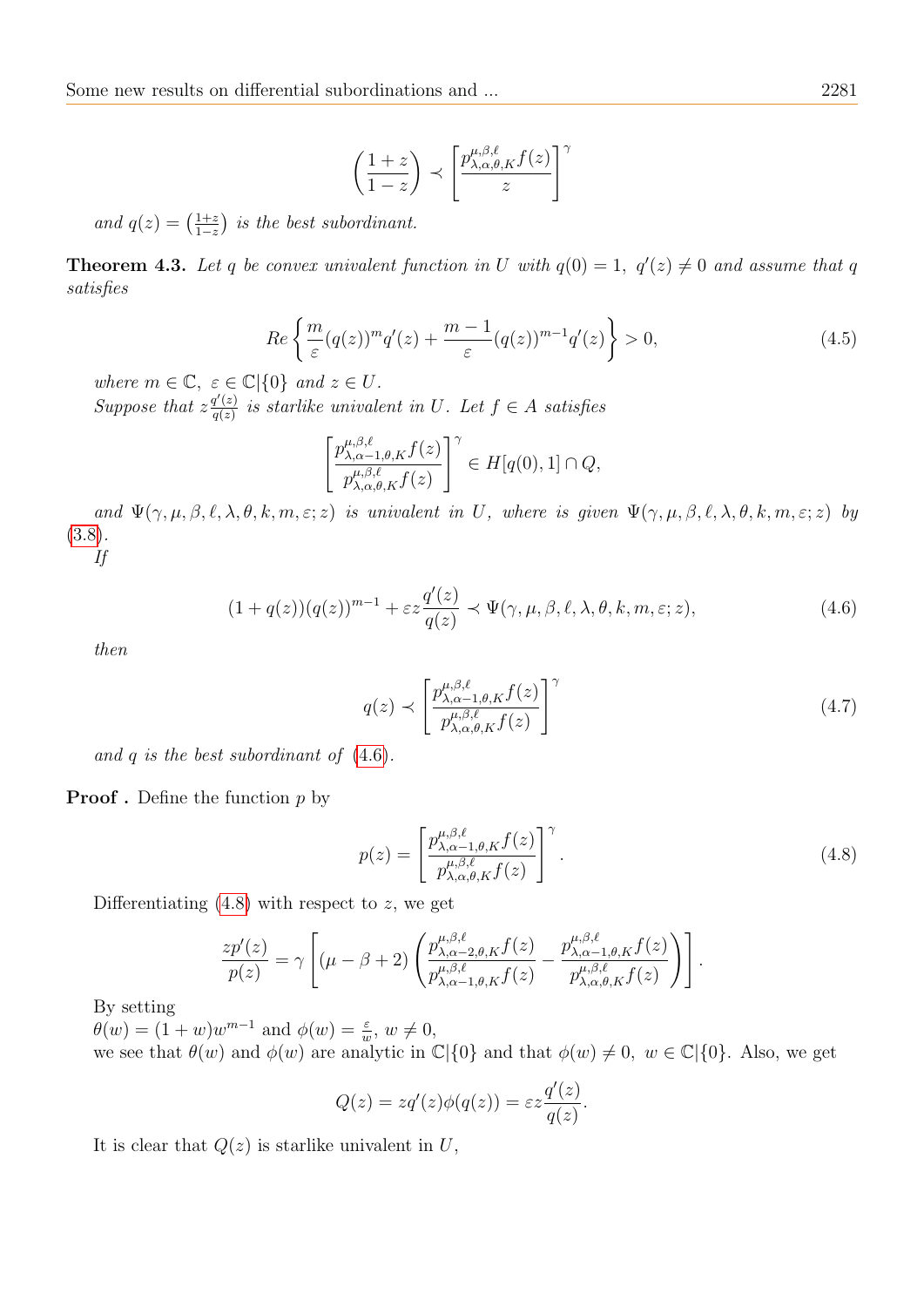$$
Re\left\{\frac{\theta'(q(z))}{\phi(q(z))}\right\} = Re\left\{\frac{m}{\varepsilon}(q(z))^m q'(z) + \frac{m-1}{\varepsilon}(q(z))^{m-1} q'(z)\right\} > 0
$$

By a straightforward computation, we obtain

<span id="page-9-0"></span>
$$
\Psi(\gamma,\mu,\beta,\ell,\lambda,\theta,k,m,\varepsilon;z) = (1+p(z))(p(z))^{m-1} + \varepsilon z \frac{p'(z)}{p(z)},
$$
\n(4.9)

where  $\Psi(\gamma,\mu,\beta,\ell,\lambda,\theta,k,m,\varepsilon;z)$  is given by [\(3.8\)](#page-5-2). From  $(4.6)$  and  $(4.9)$ , we have

$$
(1+q(z))(q(z))^{m-1} + \varepsilon z \frac{q'(z)}{q(z)} \prec (1+p(z))(p(z))^{m-1} + \varepsilon z \frac{p'(z)}{p(z)}.
$$
\n(4.10)

Therefore, by Lemma [2.5,](#page-3-7) we get  $q(z) \prec p(z)$ .  $\Box$ 

## 5. Sandwich Results

**Theorem 5.1.** Let  $q_1$  be convex univalent function in U with  $q_1(0) = 1$ ,  $\gamma > 0$  and  $Re\{\epsilon\} > 0$  and  $q_2$  be univalent U,  $q_2(0) = 1$  and satisfies [\(3.1\)](#page-3-8). Let  $f \in A$  satisfies

$$
\left[\frac{p_{\lambda,\alpha,\theta,K}^{\mu,\beta,\ell}f(z)}{z}\right]^\gamma \in H[1,1] \cap Q
$$

and

$$
(\lambda - \beta + 2) \left[ \frac{p_{\lambda,\alpha,\theta,K}^{\mu,\beta,\ell} f(z)}{z} \right]^\gamma \left( \frac{p_{\lambda,\alpha-1,\theta,K}^{\mu,\beta,\ell} f(z)}{p_{\lambda,\alpha,\theta,K}^{\mu,\beta,\ell} f(z)} - 1 \right) + \left[ \frac{p_{\lambda,\alpha,\theta,K}^{\mu,\beta,\ell} f(z)}{z} \right]^\gamma
$$

be univalent in U. If

$$
q_1(z) + \frac{\varepsilon}{\gamma} z q_1'(z) \prec (\lambda - \beta + 2) \left[ \frac{p_{\lambda,\alpha,\theta,K}^{\mu,\beta,\ell} f(z)}{z} \right]^\gamma \left( \frac{p_{\lambda,\alpha-1,\theta,K}^{\mu,\beta,\ell} f(z)}{p_{\lambda,\alpha,\theta,K}^{\mu,\beta,\ell} f(z)} - 1 \right) + \left[ \frac{p_{\lambda,\alpha,\theta,K}^{\mu,\beta,\ell} f(z)}{z} \right]^\gamma \prec q_2(z) + \frac{\varepsilon}{\gamma} z q_2'(z),
$$

then

$$
q_1(z) \prec \left[\frac{p^{\mu,\beta,\ell}_{\lambda,\alpha,\theta,K}f(z)}{z}\right]^\gamma \prec q_2(z)
$$

and  $q_1$  and  $q_2$  are respectively the best subordinant and the best dominant.

**Theorem 5.2.** Let  $q_1$  be convex univalent in U with  $q_1(0) = q_2(0) = 1$ . Suppose  $q_1$  satisfies [\(4.5\)](#page-8-2) and  $q_2$ , satisfies [\(3.6\)](#page-5-3). Let  $f \in A$  satisfies

$$
\left[\frac{p^{\mu,\beta,\ell}_{\lambda,\alpha-1,\theta,K}f(z)}{p^{\mu,\beta,\ell}_{\lambda,\alpha,\theta,K}f(z)}\right]^\gamma\in H[1,1]\cap Q
$$

and  $\Psi(\gamma,\mu,\beta,\ell,\lambda,\theta,k,m,\varepsilon;z)$  is univalent in U, where is given  $\Psi(\gamma,\mu,\beta,\ell,\lambda,\theta,k,m,\varepsilon;z)$  by [\(3.8\)](#page-5-2). if